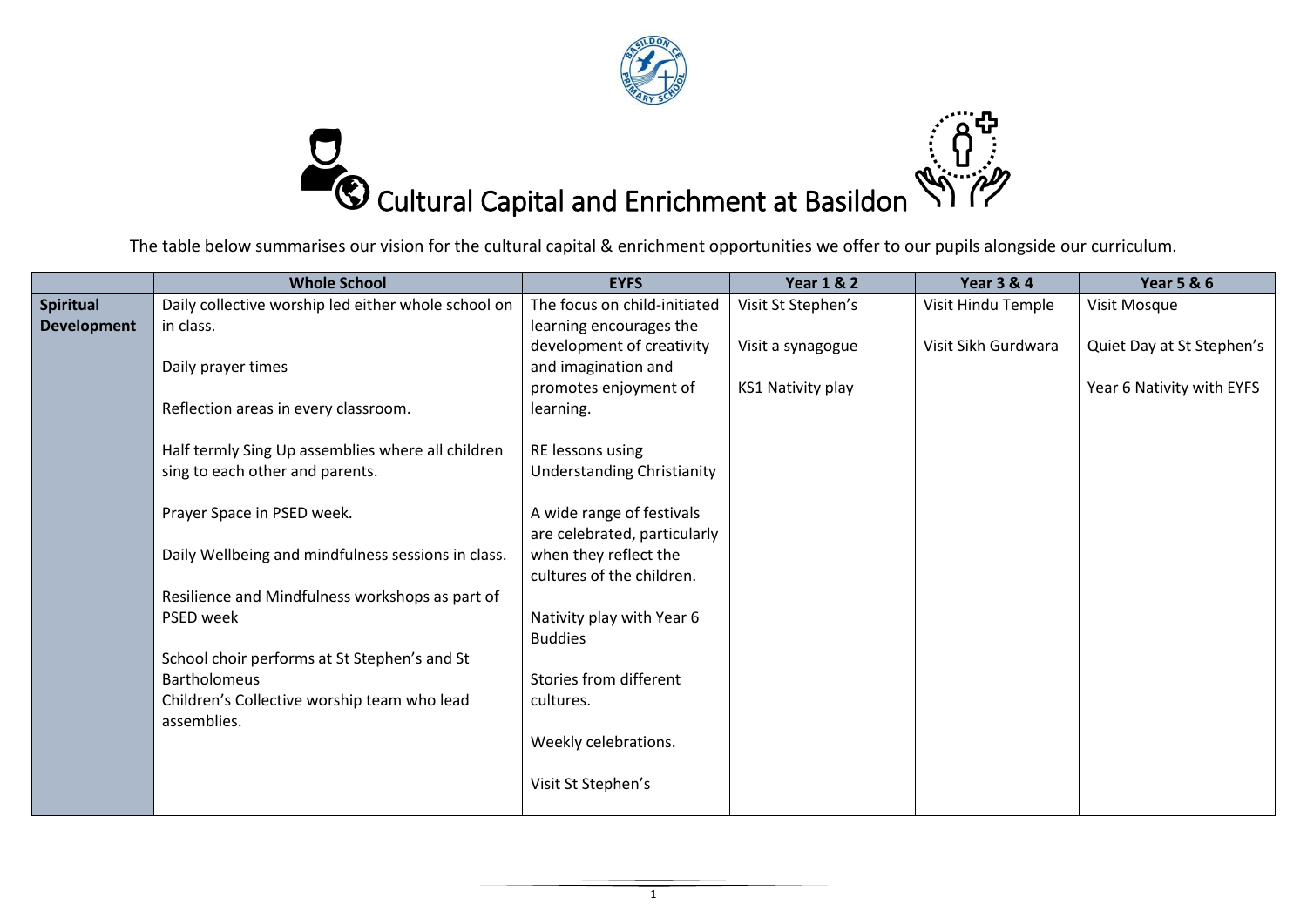



| <b>Moral</b><br><b>Development</b>    | Democratically elected school council<br>Whole school behaviour policy underpinned by<br>school values.<br>School values of respect, resilience and excellence<br>underpin everything we do at Basildon.<br>Restorative practice element of our Theraputic<br>Thinking approach encourages children to<br>consider the wider impact of their actions.                                                                                                                                                 | Adults support the children<br>to achieve their PSED next<br>steps.                                             | Philosophy for Children<br>sessions. | Philosophy for<br>Children sessions.                                                                                                                                                                                       | Philosophy for Children<br>sessions.<br>Lead School council                                                                                     |
|---------------------------------------|-------------------------------------------------------------------------------------------------------------------------------------------------------------------------------------------------------------------------------------------------------------------------------------------------------------------------------------------------------------------------------------------------------------------------------------------------------------------------------------------------------|-----------------------------------------------------------------------------------------------------------------|--------------------------------------|----------------------------------------------------------------------------------------------------------------------------------------------------------------------------------------------------------------------------|-------------------------------------------------------------------------------------------------------------------------------------------------|
| <b>Cultural</b><br><b>Development</b> | BBC 10 pieces music used in collective Worship to<br>develop children's understanding of a range of<br>composers.<br>Annual arts fortnight Art Exhibition based around<br>a theme. Theme is always designed to promote<br>diversity i.e. peace across different religions and<br>cultures.<br>Whole school visit to the Watermill theatre.<br>Visiting artist and writers including James Carter<br>Inspirational speakers in whole school assemblies<br>(recent examples Inc. Paralympian Ian Rose.) | A wide range of festivals<br>are celebrated, particularly<br>when they reflect the<br>cultures of the children. | Visit the Oxford story<br>museum     | Visit Stonehenge<br>Visit Ashemolean<br>Museum<br>Visit West Berkshire<br>Museum<br><b>Visit Roman Baths</b><br>Lower KS2 Summer<br>Singing and Dance<br>performance (Disney<br>Music)<br>Learn to play and<br>instrument. | Visit the Tate Modern<br>Visit the Globe Theatre<br>Upper KS2 Summer<br>Production (Lion King,<br>Aladdin)<br><b>Residential Trip to France</b> |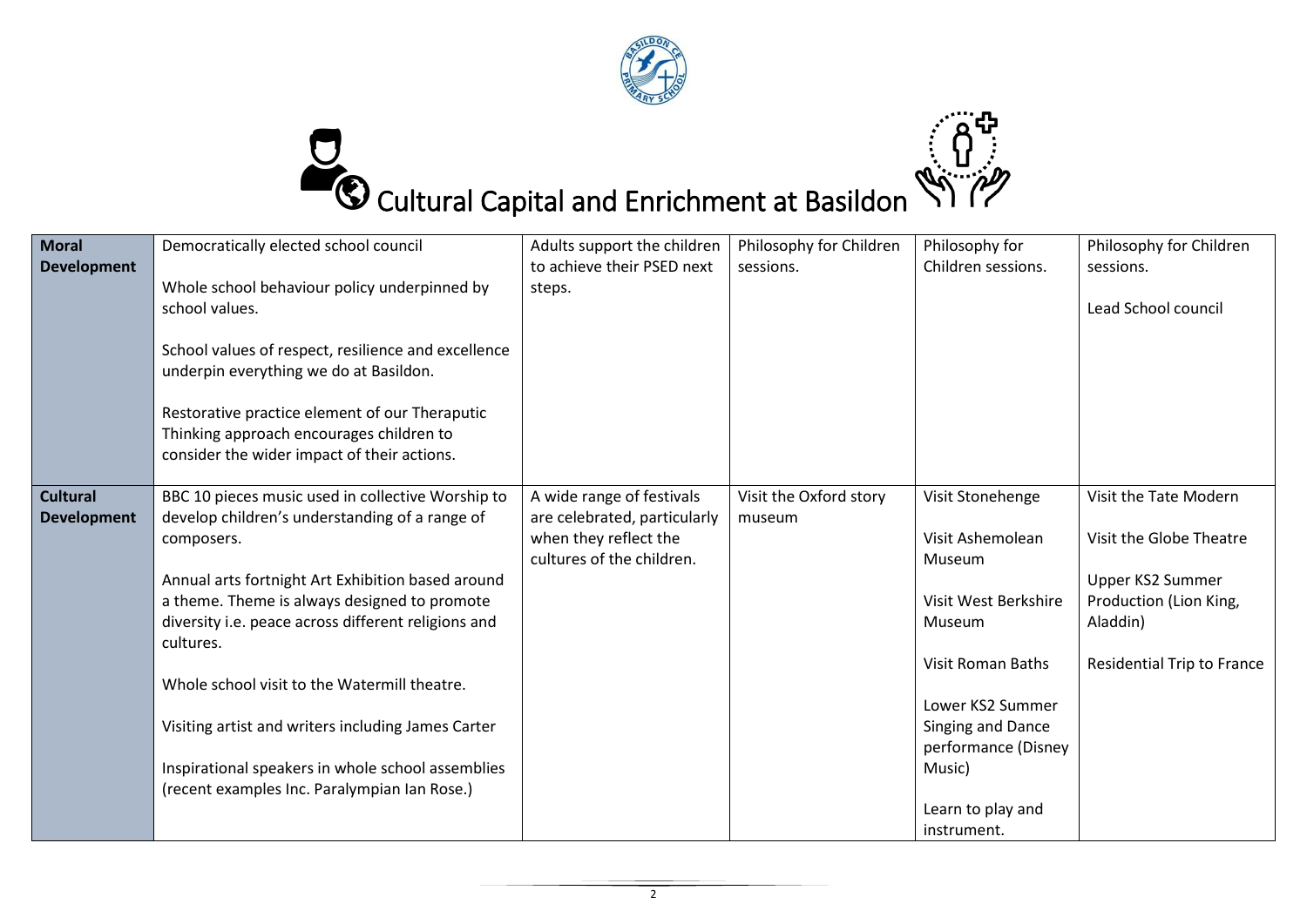

## Cultural Capital and Enrichment at Basildon

|                                     | African and Samba drumming workshops as part<br>of PSED week<br>Learn about a wide range of authors across their<br>time at Basildon- See Amazing books to read lists.                                                                                                                                                                                                                                                                                                                                                                                                                                                                                                           |                                                                                                                                                                                                                                                                        |                                                                                                                     |                                                                                                                             |                                                                                                                                                                                                                                                                                                                                                                  |
|-------------------------------------|----------------------------------------------------------------------------------------------------------------------------------------------------------------------------------------------------------------------------------------------------------------------------------------------------------------------------------------------------------------------------------------------------------------------------------------------------------------------------------------------------------------------------------------------------------------------------------------------------------------------------------------------------------------------------------|------------------------------------------------------------------------------------------------------------------------------------------------------------------------------------------------------------------------------------------------------------------------|---------------------------------------------------------------------------------------------------------------------|-----------------------------------------------------------------------------------------------------------------------------|------------------------------------------------------------------------------------------------------------------------------------------------------------------------------------------------------------------------------------------------------------------------------------------------------------------------------------------------------------------|
| <b>Social</b><br><b>Development</b> | House system led by house captains who take<br>responsibility for organising inter-house events.<br>Annual STEM week where children learn about<br>how STEM has changed the world, learn about<br>notable scientists, engineers and mathematicians<br>and work in teams to complete challenges.<br>Participate in science, maths, engineering and<br>architecture workshops as part of STEM week.<br>Regular trips to local woodland for photography<br>lessons, forest learning and science curriculum.<br>Eco Council.<br>Extensive range of extracurricular clubs (Drama,<br>choir, football, tennis mindfulness).<br>Whole school participation in competitive sports<br>day | The focus on child-initiated<br>learning promotes social<br>development in all aspects<br>of children's learning.<br>Weekly forest learning<br>lessons.<br>Regular on/off site visits<br>help the children to<br>develop a sense of<br>community.<br>Visit Marwell Zoo | PSHE/ RSE Curriculum<br>Represent school in<br>sports competitions.<br>Visit to Winchester<br><b>Science Museum</b> | PSHE/RSE<br>Curriculum<br>Represent school in<br>sports competitions.<br>Residential trips to<br>Oakwood and Ufton<br>Court | PSHE/ RSE Curriculum<br>Year 6 Buddy new Tiger<br>class.<br>Take on role of House<br>captains and organise<br>inter house events.<br>Help Runs sports day for<br>younger children.<br>Visit Victorian School<br>Room<br>Represent school in<br>sports competitions.<br>Represent school in<br>maths competitions.<br>Residential Trip to<br>Abernant Lake, Wales |